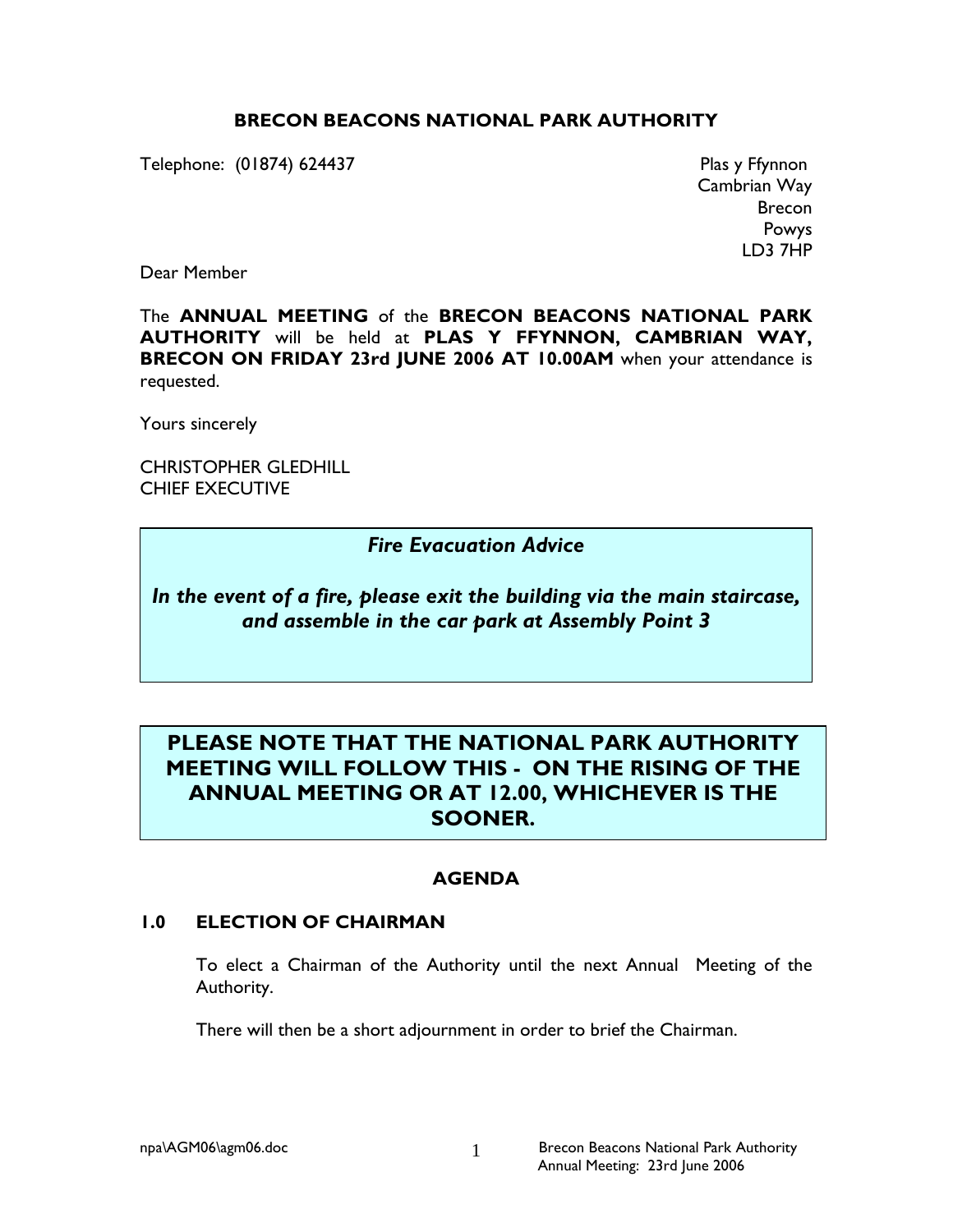## 2.0 ELECTION OF DEPUTY CHAIRMAN

 To elect a Deputy Chairman of the Authority until the next Annual Meeting of the Authority.

### 3.0 CORRESPONDENCE

To receive the attached Schedule of Correspondence and make any recommendations thereon. (Below).

## 4.0 MEMBERS' DECLARATIONS OF INTEREST

 To receive any declarations of interests from members regarding items to be considered on the agenda.

### 5.0 PUBLIC SPEAKING

To give opportunity for members of the public to address the Committee in accordance with the Authority's Public Speaking Scheme.

### 6.0 FUTURE DIRECTIONS FORUM: TERMS OF REFERENCE

In accordance with a resolution made at the Extraordinary General Meeting on 7 June 2006, members are asked to consider the draft Terms of Reference for the Future Directions Forum, attached at Enclosure 1.

Recommendation: That the terms of reference for the Future Directions Forum be approved.

## 7.0 FUTURE DIRECTIONS FORUM: TERMS OF REFERENCE FOR TASK AND FINISH GROUPS

In accordance with a resolution made at the Extraordinary General Meeting on 7 June 2006, members are asked to consider the draft Terms of Reference attached at Enclosure 2 for the following Groups:

- a) Sustainability Task and Finish Group
- b) Rural Communities Liaison Task and Finish Group

### Recommendation: That the terms of reference for the Future Directions Forum Task and Finish Groups be approved.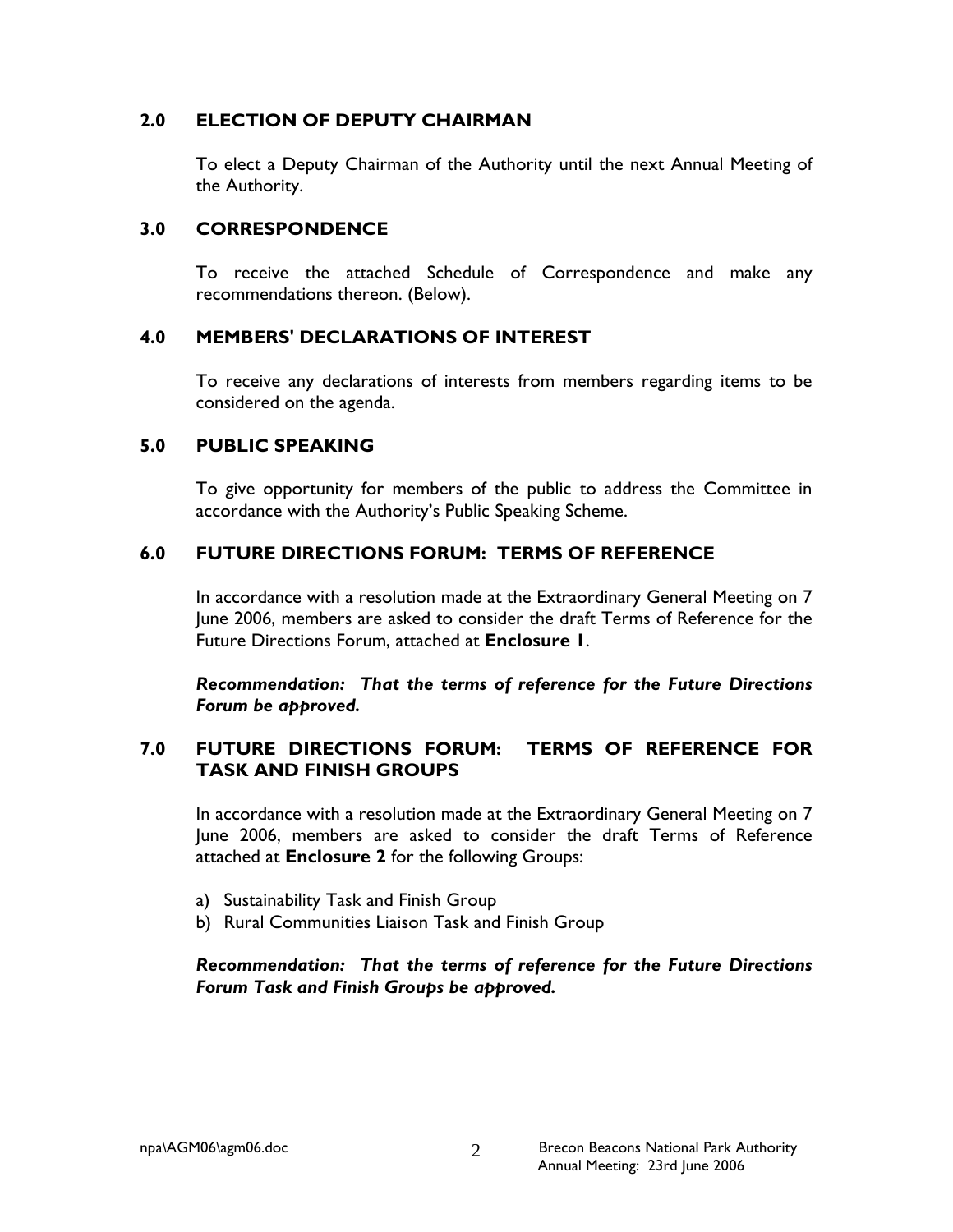## 8.0 AMENDMENTS TO THE AUTHORITY'S TERMS OF REFERENCE, SCHEME OF DELEGATION AND STANDING ORDERS

To approve amendments to the Authority's Terms of Reference, Scheme of Delegation and Standing Orders in line with the resolution taken at the Extraordinary General Meeting on 7 June 2006. An amended version of the Terms of Reference and Scheme of Delegation is attached at Enclosure 3. Amendments to the Standing Orders are attached at Enclosure 4.

Recommendation: That the amendments to the Authority's Terms of Reference and Scheme of Delegation be approved.

## 9.0 APPOINTMENT OF MEMBERS TO COMMITTEES

9.1 To move an adjournment of the meeting to enable Unitary Authority and Assembly appointed members to meet to discuss membership of committees, and to ensure balance of those committees in accordance with Paragraph 13(3) of Schedule 7 to the Environment Act 1995 (two thirds Unitary Authority members and one third Assembly members).

> NOTE: The following documents are provided for members' information and guidance:

> Enclosure 4: Terms of Reference of the committees and panels of the Authority.

Enclosure 5: Current Committee Membership

- 9.2 On reconvening the meeting, to appoint members to the following committees until the next Annual Meeting of the Authority.
	- a) Planning, Access & Rights of Way Committee (all members)
	- b) Internal Review Committee (9 members 6 Unitary Authority appointed/3Assembly appointed)
	- c) Standards Committee (3 members 2 Unitary Authority appointed /1 Assembly appointed)
	- d) Complaints and Customer Feedback Panel (3 members 2 Unitary Authority appointed /1 Assembly appointed)
	- e) Joint Negotiating Committee (3 members 2 Unitary Authority appointed/I Assembly nominated)
	- f) Appeals Panel: (5 members 3 Unitary Authority appointed/2 Assembly appointed)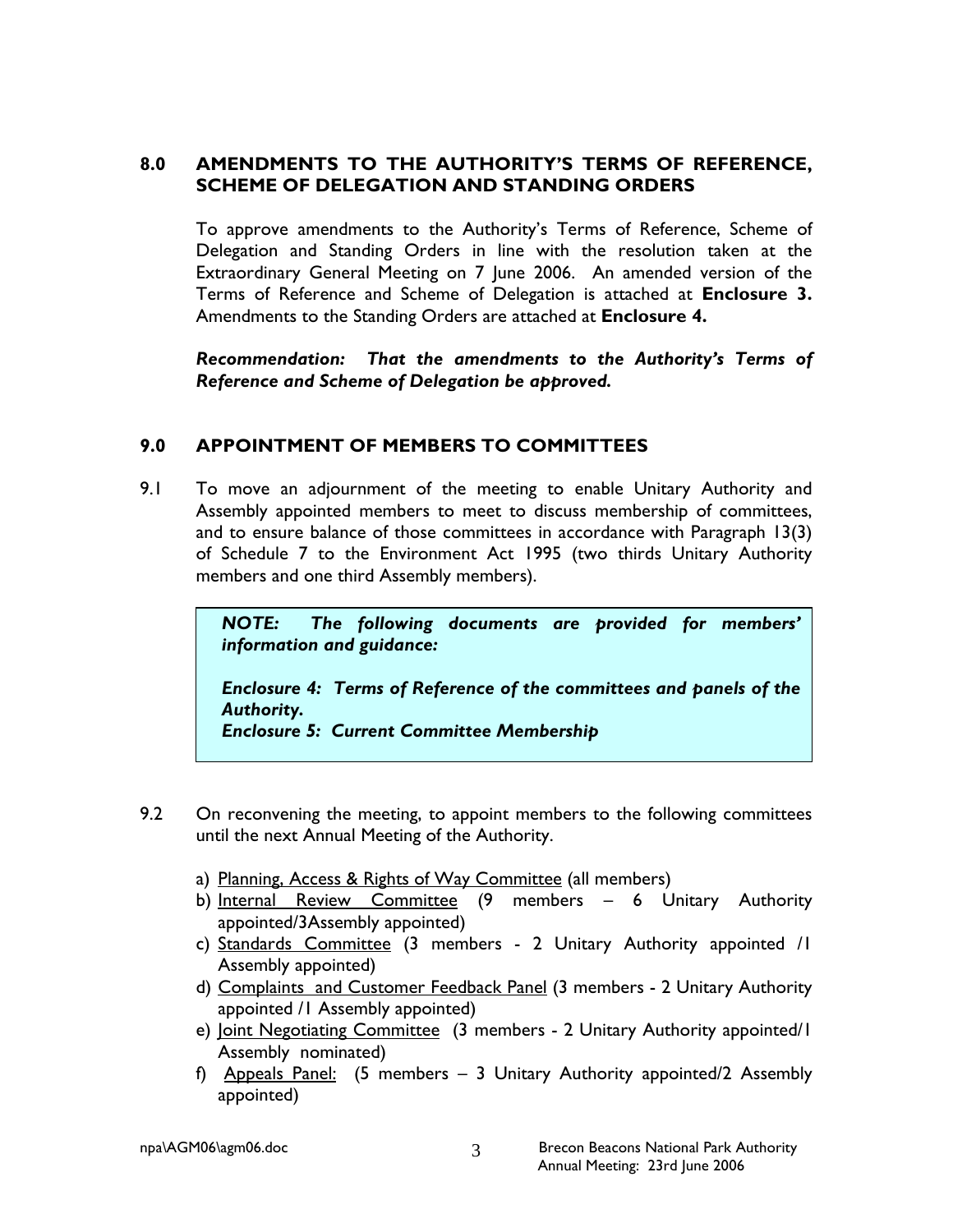g) Grievance Panel: (3 members - 2 Unitary Authority appointed/1 Assembly appointed )

## 10.0 ELECTION OF CHAIRMEN AND DEPUTY CHAIRMEN OF **COMMITTEES**

- 10.1 To move an adjournment to enable the following committees to meet in turn to elect their Chairman and Deputy Chairman:
	- a) Planning, Access and Rights of Way Committee
	- b) Internal Review Committee

NOTE: Agendas for these meetings are attached at Enclosure 6.

10.2 On reconvening the meeting, to note the Chairmen and Deputy Chairmen of committees until the next Annual Meeting of the Authority.

## 11.0 APPOINTMENT OF MEMBERS TO ADVISORY COMMITTEES

### 11.1 To appoint members to the following Advisory Committees:

- a) National Park Visitor Centre Advisory Committee (3 members including the Chairman of the Authority)
- b) Eastern Area Advisory Forum (up to 8 members including the Chairman and Deputy Chairman of the Authority)
- c) Central Area Advisory Forum (up to 8 members including the Chairman and Deputy Chairman of the Authority)
- d) Western Area Advisory Forum (up to 8 members including the Chairman and Deputy Chairman of the Authority)
- e) Access and Recreation Advisory Group (ARAG) (Currently 9 members)
- f) Meithrin Mynydd Advisory Group (Currently 6 members)

## 11.2 Fforest Fawr Geopark Partnership Board

To note the appointment of the following members to the Board:

- The Chairman of the Authority
- Cllr E Williams
- Cllr K Pathak

#### 11.3 Standards Committee Interview Panel

At the Annual Meeting in 2005 members resolved that the following members be appointed to the Standards Committee Interview Panel: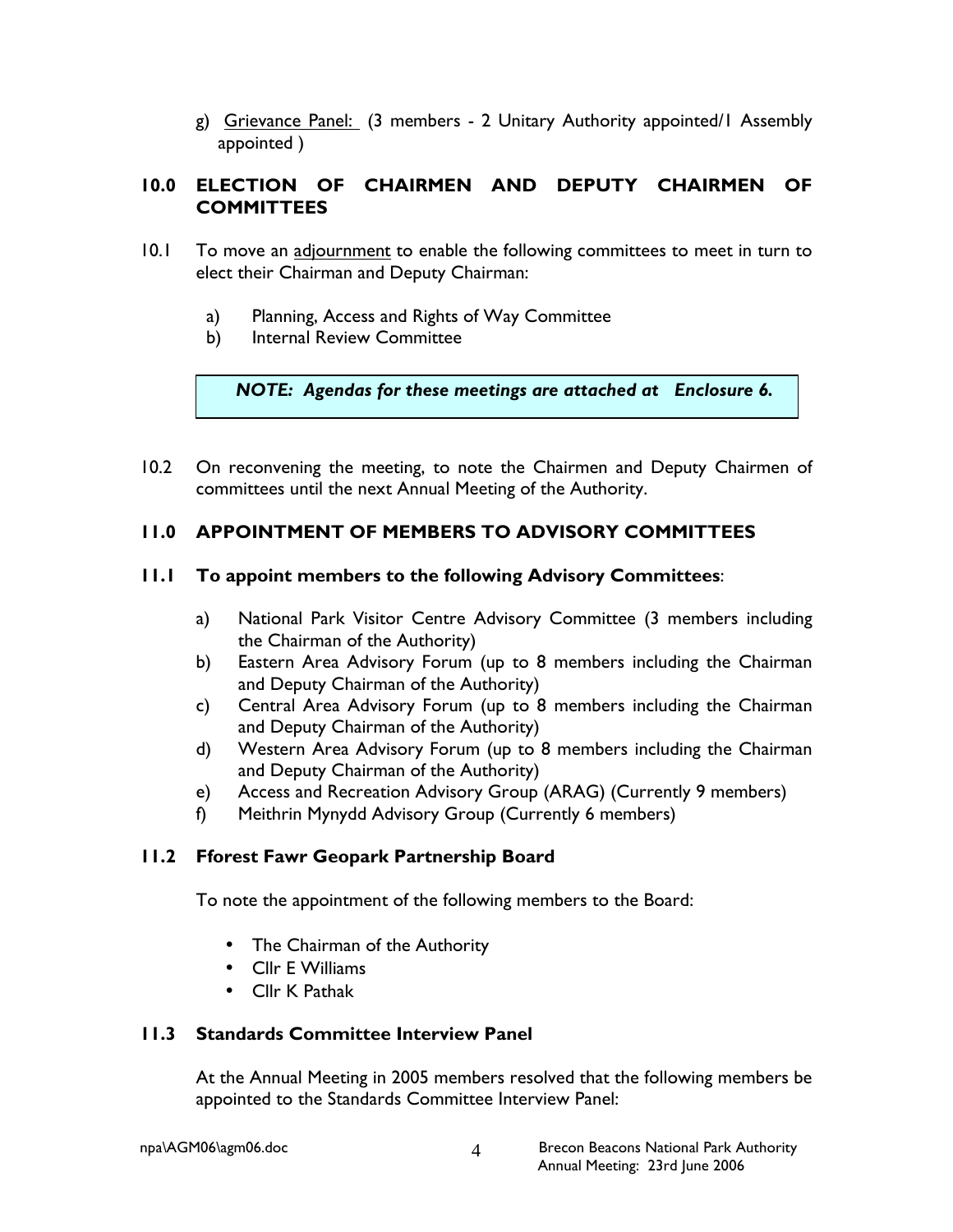- Chairman of the Authority
- Deputy Chairman of the Authority
- Chairman of Corporate Resources
- Chairman of Strategy and Policy

This panel meets only to recruit an external member of the Standards Committee, as the Authority appoints its own internal members.

 They also resolved that this be reviewed with other committees and panels at each Annual Meeting. Given that the decision making structures have now changed, it is proposed that the Chairmen of the new committees be appointed to the Standards Committee Interview Panel.

Recommendation: That the following members be appointed to the Standards Committee Interview Panel until the next Annual Meeting of the Authority:

- Chairman of the Authority
- Deputy Chairman of the Authority
- Chairman of Planning, Access & Rights of Way Committee
- Chairman of Internal Review Committee

## 12.0 APPOINTMENT OF MEMBERS TO WORKING GROUPS/TASK AND FINISH GROUPS

To consider the appointment of members to the following working groups:

- a) Grants Advisory Panel (Sustainable Development Fund) (One member only, to chair the Panel)
- b) Sustainable Development Fund Members' Group (up to 6 members including the Chairman of the Grants Advisory Panel)
- c) Development Plan Working Group (all members)
- d) National Park Management Plan Steering Group
- e) 50<sup>th</sup> Anniversary Working Group
- f) Corporate Governance Task and Finish Group
- g) Sustainability Task and Finish Group (9 members 6 Unitary/3 Assembly appointed)
- h) Rural Communities Liaison Task and Finish Group (9 members 6 Unitary/3 Assembly appointed)

## 13.0 APPOINTMENT OF MEMBER CHAMPIONS

To consider the appointment of members to the following areas of work: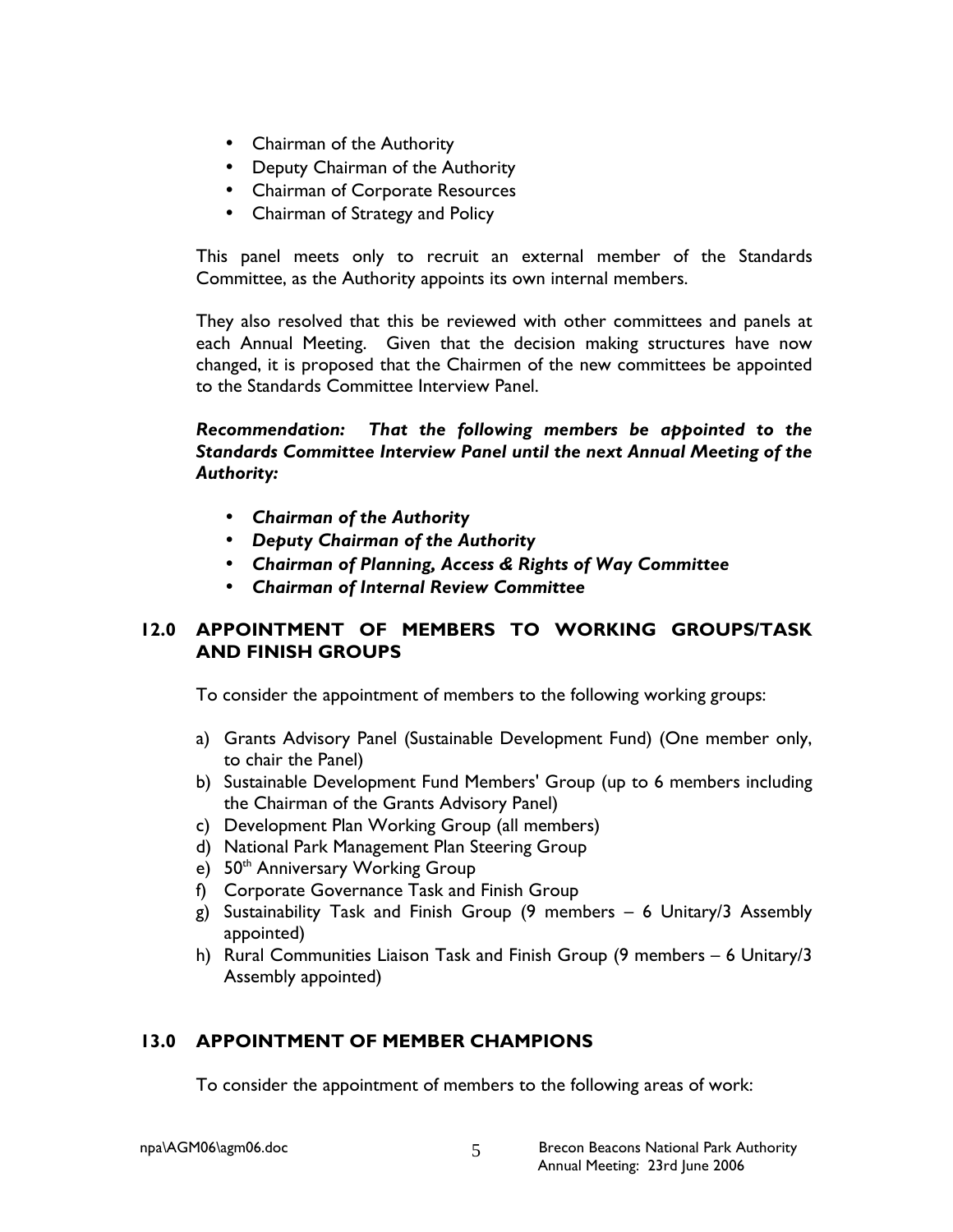- a) Human Rights
- b) Equal Opportunities
- c) Visitor Centres
- d) Sustainable Development
- e) Social Inclusion
- f) Agricultural Reform and land management
- g) Historical and cultural heritage (including Welsh language)
- h) IT and Website Services

## 14.0 APPOINTMENT OF MEMBER TO THE ASSOCIATION OF NATIONAL PARK AUTHORITIES (ANPA)

To confirm the appointment of the Chairman of the Authority to the Association of National Park Authorities until the next Annual Meeting of the Authority, with the Deputy Chairman to deputise.

### 15.0 APPOINTMENT OF MEMBERS TO THE WELSH ASSOCIATION OF NATIONAL PARK AUTHORITIES (WANPA)

To confirm the appointment of the Chairman and Deputy Chairman of the Authority to the Welsh Association of National Park Authorities until the next Annual Meeting of the Authority.

## 16.0 WELSH LOCAL GOVERNMENT ASSOCIATION

 To appoint a member to represent the Brecon Beacons National Park Authority on the WLGA Council until the next Annual Meeting of the Authority.

#### 17.0 APPOINTMENT OF MEMBERS TO OUTSIDE BODIES

17.1 To consider the appointment of a representative(s) to the following bodies until the next Annual Meeting of the Authority.

#### Note: Please refer to Enclosure 5 for a list of current positions held.

- a) Joint Council for Wales (1 member)
- b) Provincial Council of Wales (Employers' Side) (1member)
- c) Regional Strategic Planning Groups:
	- South East (1 member)
	- South West (1 member)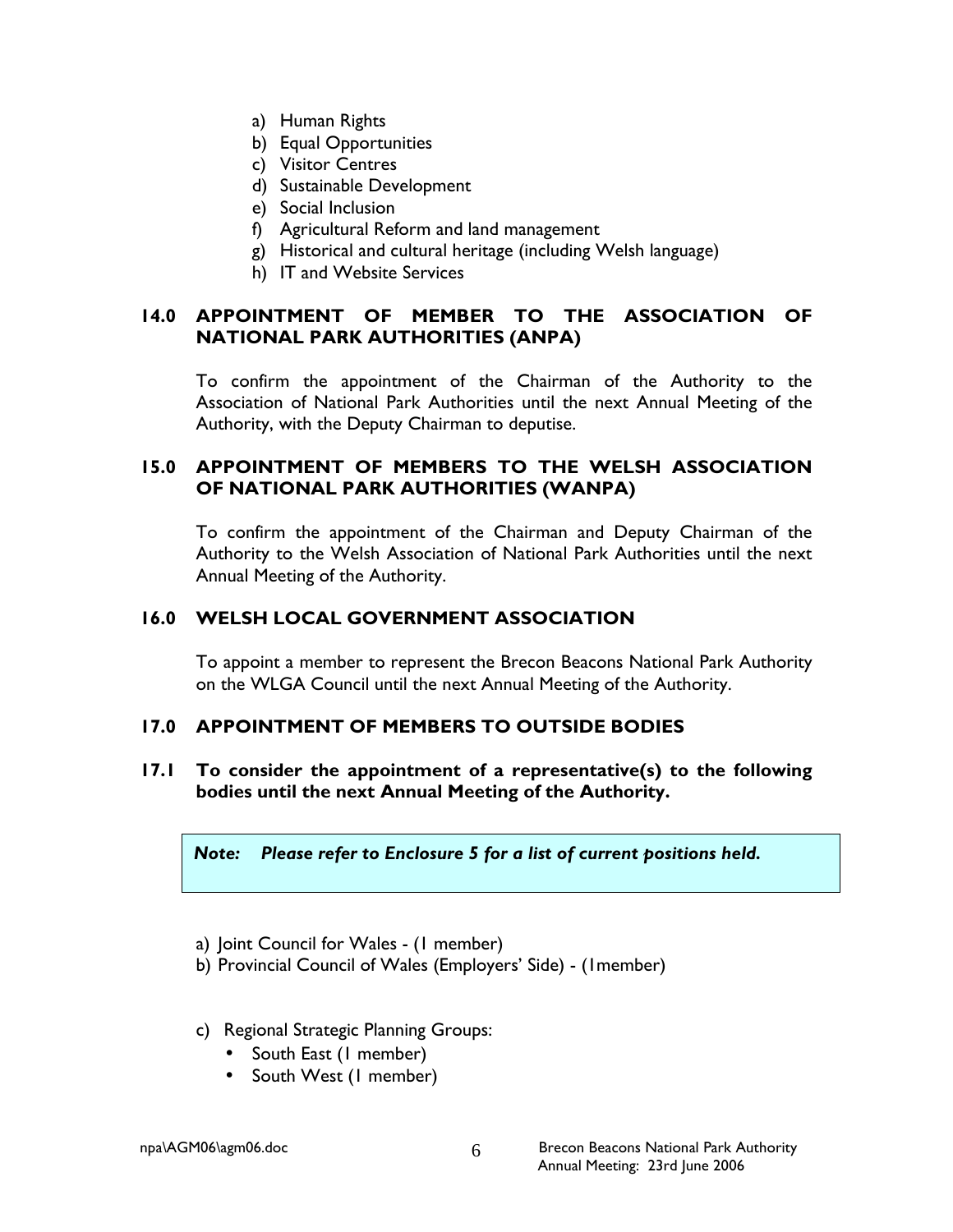- d) National Assembly for Wales Waste Management Group
	- South East/South West
- e) Inter-Service Regional Co-ordination (Regional Leaders Group)
- f) South Wales Regional Aggregates Working Party
- g) Tourism Growth Area Steering Group (3 members)
- h) Disabled Access Steering Group (2 members)
- i) Brecon Town Centre Working Party (1 member)
- j) Brecon Tourist Information Centre Steering Group (2 members)
- k) Carmarthenshire Tourism Forum (1 member)
- l) Wildlife Sites Project Steering Group (1 member)
- m) Council for National Parks
- n) WLGA/Environment Agency Forum (1 member)

## 17.2 Appointment of Directors to Outside Bodies

### (a) WTB Regional Tourism Partnerships

Currently the Authority appoints one member to each of the three WTB Regional Tourism Partnerships which cover the Park. Following the changes in membership over the last few months there are now two vacant posts, in the South West and Mid Wales areas.

Member representation on these bodies has not been as beneficial as had been hoped when the partnerships were established, partly because of the difficulties in being able to attend meetings, and it has been suggested by the Mid Wales RTP that officer representation would be a more effective way of maintaining the link and ensuring continuity. Members are asked to give consideration to this.

## Recommendation: That the Chief Executive be instructed to appoint three officers to represent the Authority as Directors of the Capital Regional Tourism, South West Wales and Mid Wales Tourism Partnerships.

## (b) Biodiversity Information Centre

 Members are asked to appoint one member to be a Director of the Biodiversity Information Centre.

## 17.3 Blaenavon World Heritage Site Partnership Board

Members are aware that a small part of the National Park falls within the World Heritage Site in Blaenavon, and that officers have worked closely with colleagues in Torfaen and Blaenau Gwent before and since its designation. In addition the Authority contributes to the employment of a warden who works exclusively within the World Heritage Site.